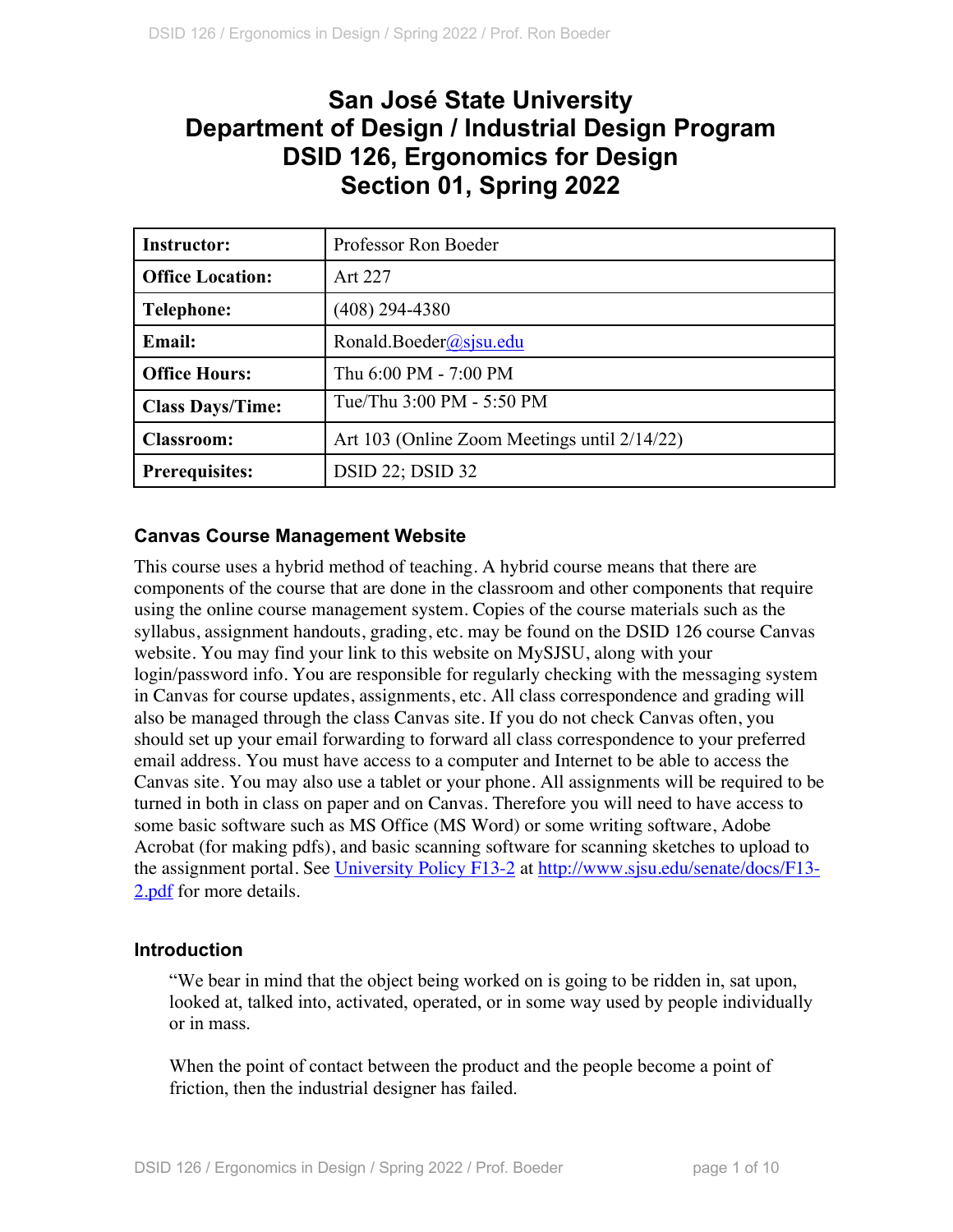On the other hand if people are made safer, more comfortable, more eager to purchase, more efficient----or just plain happier---by contact with the product, then the designer has succeeded."

## *– Henry Dreyfuss*

*Big Idea:* There are key ergonomic issues that must be addressed by designers to ensure the most acceptable levels of safety, performance, comfort and ease of use for all products. Topics include, physical controls, computer interfaces, visual displays, other sensory interfaces, anthropometry, seating design, furniture, automobiles, and safety design.

# **Course Description**

Ergonomics in Design is an introductory course that introduces students to a key principle of design –"human factors" – that impact product design and use. This course covers ergonomic issues as they pertain to product design and development. We will cover these issues through a combination of lectures, classroom discussions and group activities, and individual projects. The concepts and information for the course will be obtained in assigned readings, lectures, design assignments, hand-outs and classroom discussions. Your knowledge of the concepts and information covered will be evaluated according to how successfully you can discuss the topics in class and apply the materials on projects assignments.

The course aims to equip students to investigate human-use implications of their design activities with regard to issues such as usability, comfort, efficiency and safety. Project work and lectures will focus on human factors/ ergonomics principles and research methods and their application in Industrial Design and product development.

Learning activities build up on work carried out in previous Industrial Design courses, and are intended to increase students understanding of the complexities of design practice. Projects allow students to gain further experience in applying research and design methodologies to solve problems of moderate complexity. Each assignment has a strong emphasis on innovation, technical resolution and documentation to a professional standard. A rigorous and responsible approach to product design is fostered through working on projects with "real-world", commercial, environmental, technological or industrial constraints.

On Tuesday of each week, there will be a lecture on an ergonomic topic (which may include videos or demonstrations), readings will be assigned, examples of previous student work will be shared, and Assignments and Notebook Assignments from the previous week will be due. With any remaining class time, you will have time to work on your projects, and meet with your professor.

On Thursday of each week, you will present your progress on your weekly assignment for a Participation Grade. With remaining class time, you will be in breakout sessions, and you will have time to work on your projects, and meet with your Professor.

There will be four major projects during the semester: 1) The Ergonomic Design of a Utility Knife, 2) The Ergonomic Design of a Remote Control, 3) The UI of a mobile app and fullsize screen interface, and 4) The Design of a Bank ATM.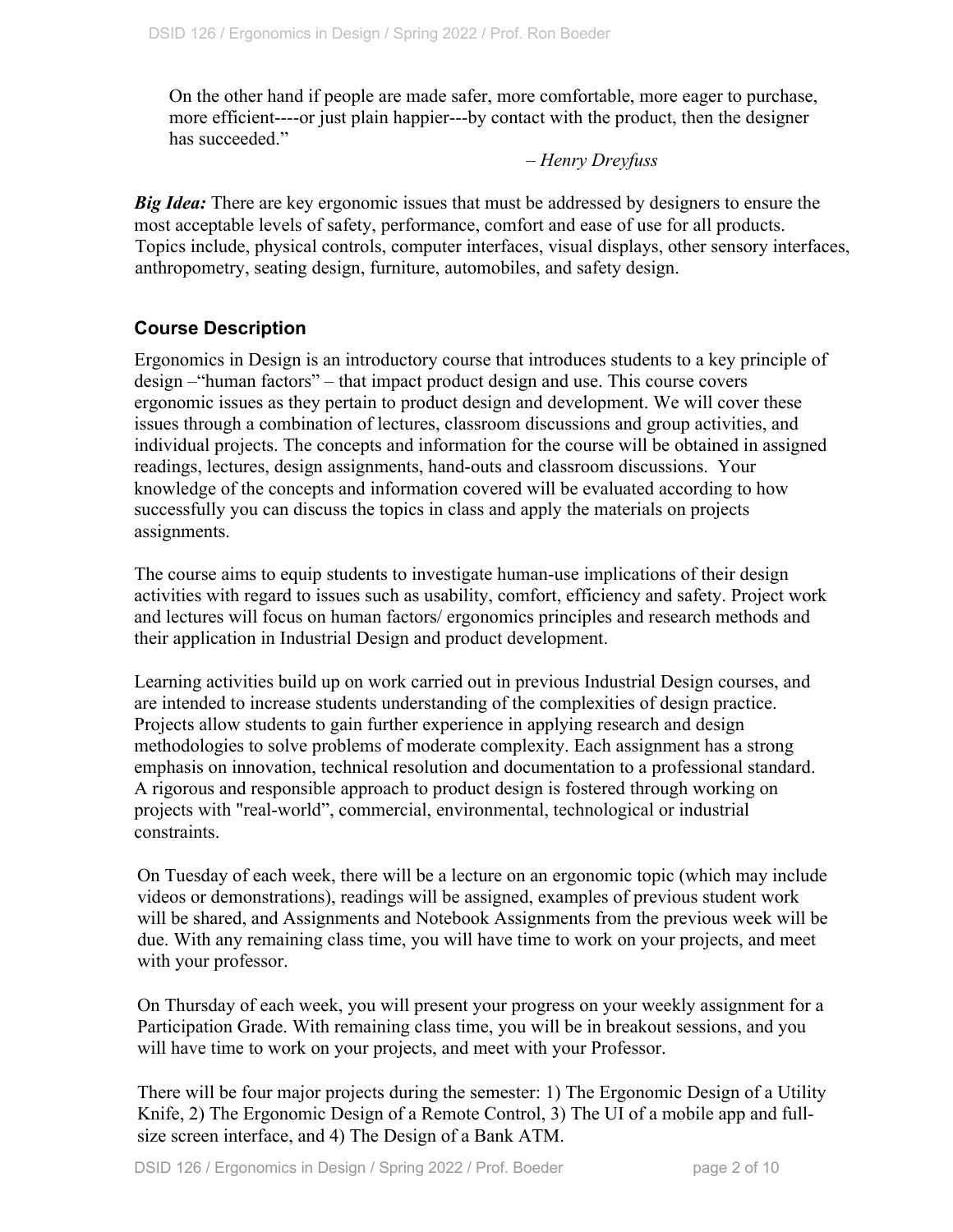Your Final Projects will be: 1) Your Final Notebook, 2) Your Final Process Book, and 3) Your Final Projects Book.

## **Course Goals and Student Learning Objectives: Student Learning Objectives**

- Demonstrate the relevance  $\&$  importance of ergonomics in society and industry.
- Highlight how to recognize and identify human factors problem.
- Use foundational research methodologies such as 1x1 interviews, ethnography etc.
- Consider and integrate ergonomic and anthropometric information into design concepts.
- Increase student interest and awareness of the importance of ergonomic issues in everyday things and actions in physical and mental work.
- Use drawing and rendering to effectively communicate and explore design intent.
- Communicate a written design proposal in a succinct manner using hand sketches, 3D form studies, including supporting data and graphs as required.
- Apply and articulate a practical design methodology and process to design projects.
- Generate physical artifacts to demonstrate and evaluate design solutions.
- Apply knowledge of science, technology and industrial design principles.
- Be able to critically identify and analyze design problems from user and consumer perspective.
- Apply creativity and technical aspects in product design.
- Adapt to a changing design situation, taking into consideration the cultural, political and environmental aspects of a project.
- Be able to carry out a duty with sensitivity and awareness of user safety, environment and special needs people.
- Students should be able to use software applications (e.g., MS Office Suite and Adobe Creative Suite) to prepare documents and data as well as make highly informative, multimedia presentations.
- Students should also be able to use basic measurement tools and fabrication equipment.

#### **Course Learning Outcomes (CLO)**

Upon successful completion of this course, students will be able to:

(LO1) Demonstrate an ability to design and analyze consumer products, user interactions and environments.

(LO2) Develop, execute, and document quantitative test procedures for design evaluations and recommendations.

(LO3) Identify and analyze problems from a consumer perspective in order to satisfy the needs of the customer.

(LO4) Apply creativity and technical ability in product design.

(LO5) Organize and manage product design projects.

(LO6) Produce visual presentation materials and present technical report.

(LO7) Communicate effectively with co-workers, user, and customer.

(LO8) Demonstrate professional ethics and moral responsibility in design practice.

(LO9) Adapt to changing design situation taking into consideration the cultural, political,

and environmental aspects of a design project.

(LO10) Evaluate and use new technology.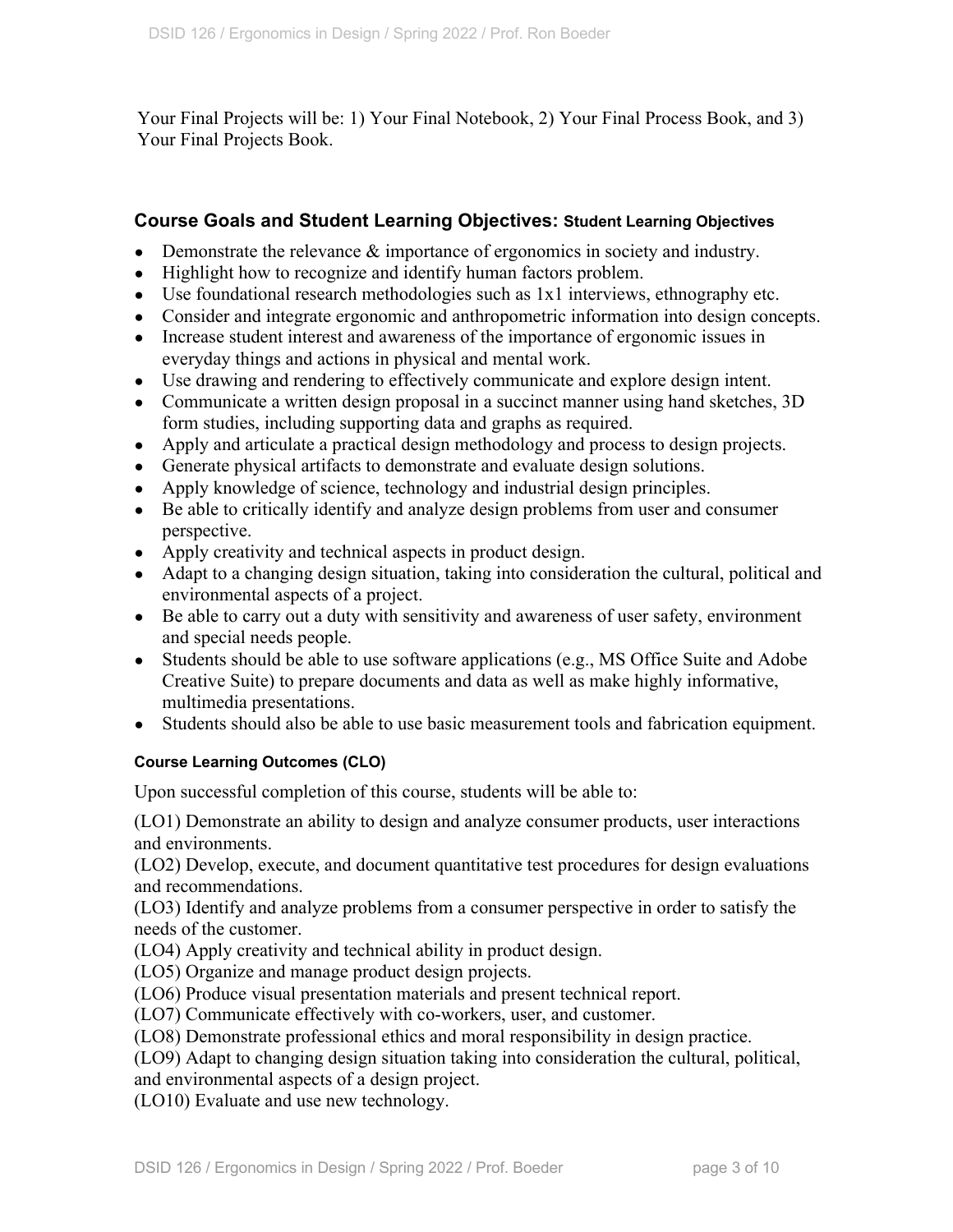(LO11) Design with sensitivity and awareness towards safety, the environment, and consideration of people with special needs.

(LO12) Discuss, critique, and engage in professional review of theirs and their peers work.

(LO13) Use anthropometric data in design solutions.

(LO14) Identify human factors problems.

(LO15) Use check-lists and descriptor lists as basis of research & survey techniques.

(LO16) Prepare ergonomics analysis reports.

# **Required Texts/Readings**

There are three textbooks required for this course, they are available at the SJSU bookstore or www.amazon.com.

The textbooks are:

*Human Factors and Ergonomics Design Handbook*, by Barry Tillman, Peggy Tillman, Rhonda Renee Rose, and Wesley E. Woodson, Third Edition 2016, McGraw Hill, ISBN 978-0-07-170287-4

*The Measure of Man and Woman: Human Factors in Design*. Wiley, 2001. ISBN-13: 978-0471099550

*The Design of Everyday Things*: Revised and Expanded Edition, by Don Norman, Basic Books, Revised Edition, November 5, 2013, Basic Books, ISBN 978-0465050659

Selected reading of following books, and additional handouts will be available on Canvas "files":

#### **Other Recommended Readings include:**

*Ergonomics: Foundational Principles, Applications, and Technologies (Ergonomics Design and Management : Theory and Applications)* by Pamela McCauley-Bush (Hardcover - December 13, 2011)

Bridger,R. *Introduction to Ergonomics,* Third Edition*,* CRC press 2009. ISBN 978-0-8493- 7306-0

Buxton, Bill. *Sketching User Experiences: Getting the Design Right and the Right Design*, Morgan Kaufmann, 2007. ISBN-13: 978-0123740373

Kroemer, Karl et. al. *Ergonomics: How to Design for Ease and Efficiency* (Second Edition). Upper Saddle River, NJ: Prentice Hall, 2001.

Sommer, Barbara, and Sommer, Robert. *A Practical Guide to Behavioral Research: Tools and Techniques* (Fifth Edition). New York, NY: Oxford University Press, 2001.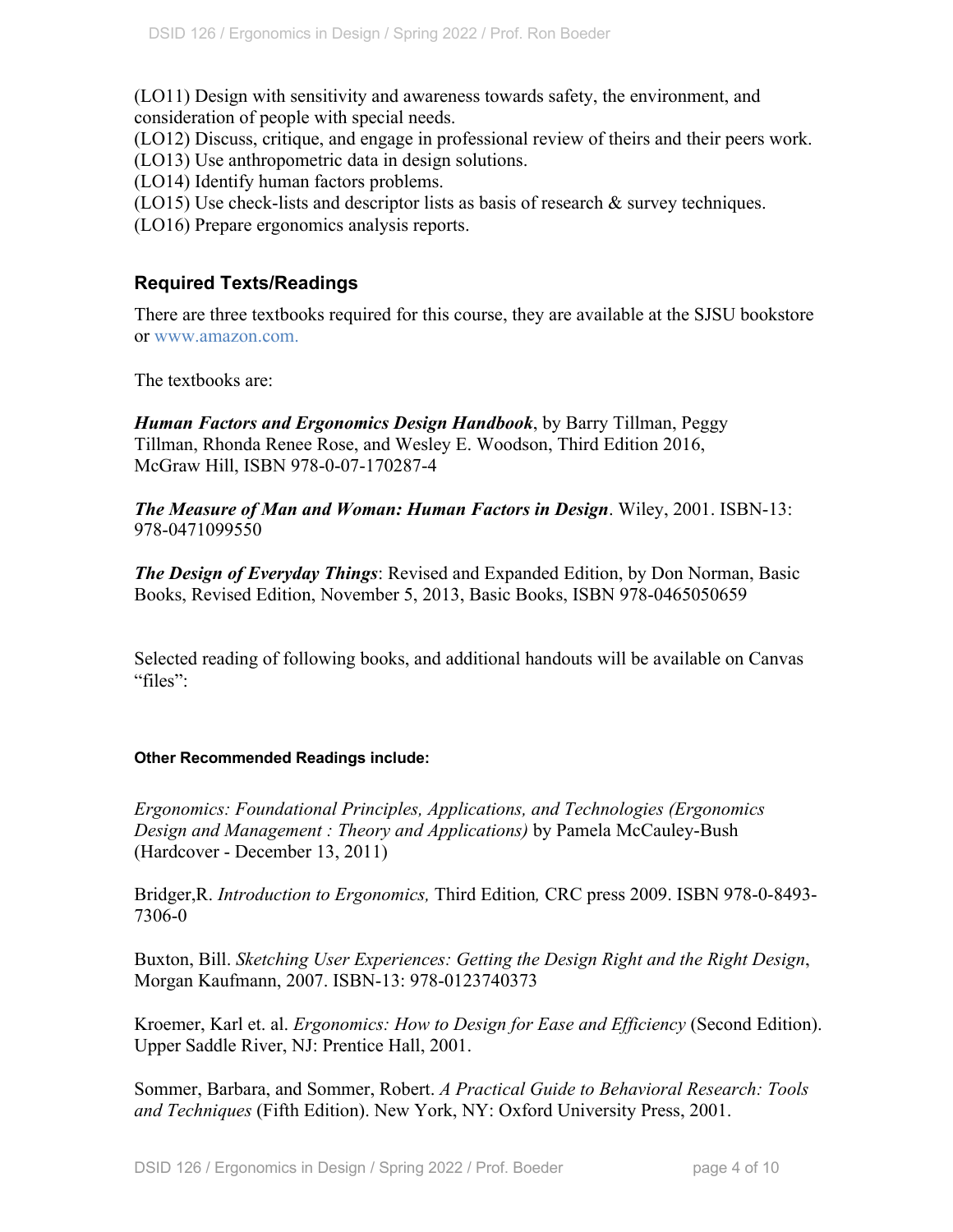## **Required Materials List**

During the course of the class there will be four projects assigned, each requiring various prototype/modelmaking supplies and tools. Material requirements are unique to each design project. Students can expect to spend between \$150-400 on their projects, depending upon materials and tools that they may already possess.

Depending on projects, materials may include "blue foam", Foam-Core, plastic sheets, urethane foam blocks, matte board, cardboard, spray mount, glue, tape, and painting supplies. Tools will include hand tools (due to lack of SJSU shop access), such as cutting knives and saws, hot wire cutter, cutting matte, straight edge, circle guide, ruler, compass, etc.

#### **Shop Test**

The Department of Design requires that Industrial Design students attend and pass the shop safety orientation at least once each year. There is a video that will be shown in the shop on the day of the test. You should review this video on your own prior to the day of the shop test as it is posted online:

(http://www.sjsu.edu/atn/services/webcasting/events/shopysafety.html) The shop test date will be announced the first day of class. That will be the only date that you will be able to take the shop test for this course so make sure you have studied up and paid your shop test fee at the bursars office before that date. You must provide proof of enrollment and the original receipt from the bursar's office that you have paid the required \$20 shop fee to fund #62089 prior to taking the test.

## **Library Liaison**

Gareth Scott

Email: gareth.scott@sjsu.edu

## **Classroom Protocol**

Active participation in class activities is a significant factor in a student's success in the Industrial Design program. Active learning facilitates mental growth, skill enhancement, creates a life long learner and improves the goals of becoming a good designer. Students are expected to be on time to class and when a class critique is planned, work is to be taped/pinned up to the walls by 10 minutes after the official start of the class period. Be ready to start the critique by 15 minutes after the class officially starts. Students are to be respectful of the professor and their peers and any disruptive activities in the classroom will result in the student being asked to leave the class. Arriving late to class without prior arrangement and approval from the professor is considered disruptive. If the student cannot be in the classroom by the start of class, please do not interrupt the class in session by entering the classroom. If a student encounters any problems that inhibit their ability to participate in the class, please provide as much advance notice as possible to the instructor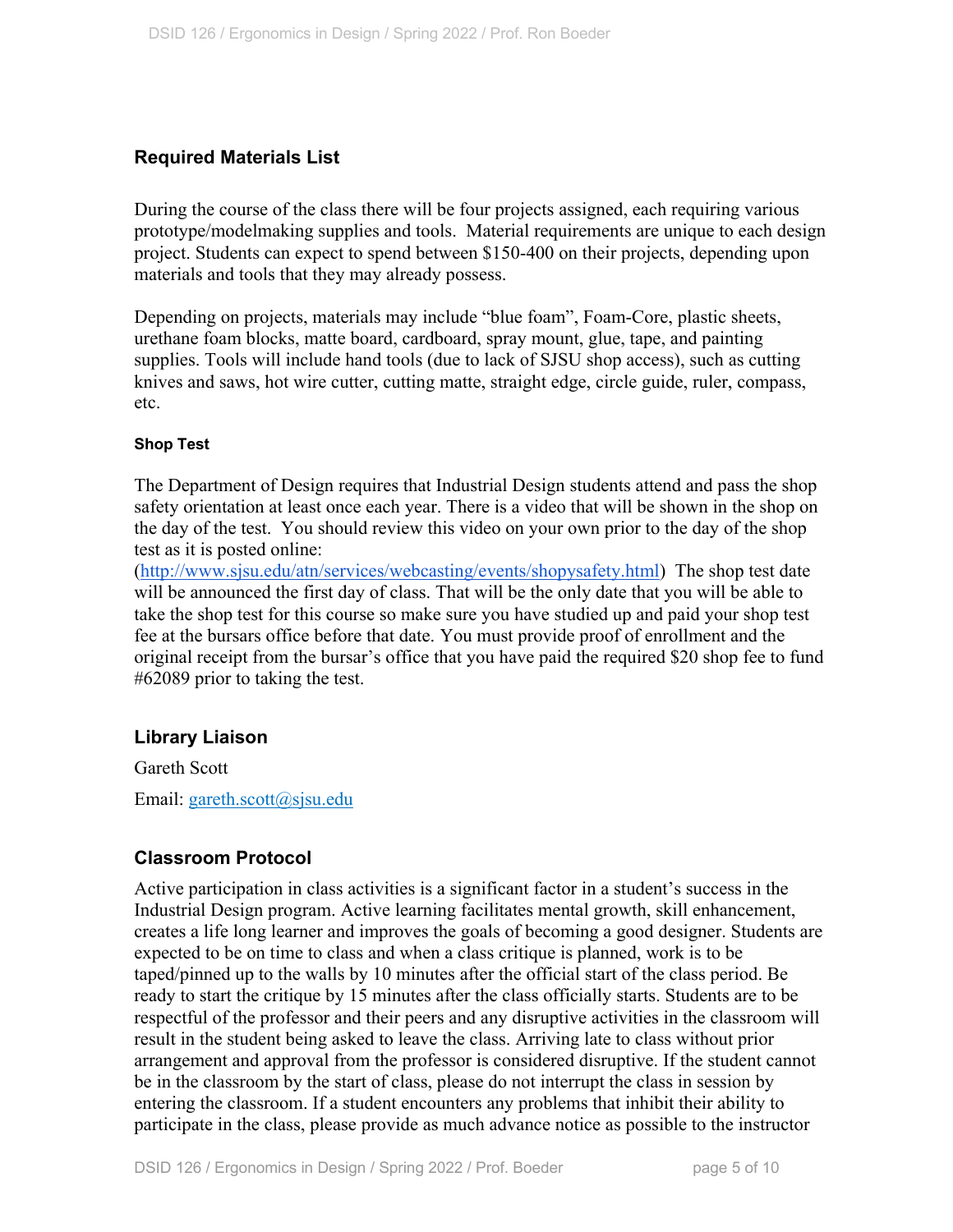so that he/she may respond and inform the student in a timely manner. Students are expected to leave the classroom in a clean condition at the end of each class meeting so that the next class has an organized, clean room waiting for them.

Cell phones, organizers, laptops are also disruptive and inconsiderate to your classmates and instructors. *Phones are NOT permitted to be on in this class* and you will be asked to turn off and surrender your phone at the start of each class. If you disrupt or withdraw from class activity and are unable to silence your devices, it will count against the participation portion of your final grade (LO 12). If personal issues (family, medical, etc) require you to leave your phone on, you may do so by making arrangements with the instructor in advance.

## **Assignments and Grading Policy**

## **Grading will follow the standard SJSU A-F system.**

A+, A, A- / 100+ - 91% / Excellent B+, B, B- / 90 – 81% / Above Average C+, C, C- / 80-71% / Average D / 70-61% / Below Average F / Below 61% / Failure

## **Grading Rubric:**

| Ergonomics and Usability of the Design Solution      | 40% |
|------------------------------------------------------|-----|
| Presentation Thoroughness / Detail / Appropriateness | 40% |
| <b>Presentation Quality</b>                          | 20% |

#### **Grading is weighted as follows:**

| $60\%$ |
|--------|
| $10\%$ |
| $10\%$ |
| $10\%$ |
| $10\%$ |
|        |

All assignments are due on time. No late work is accepted. A passing grade for this course is a D- though the Industrial Design program requires a 3.0 to graduate in the major. The Participation grade in this course will be assessed through your engagement in Work/Practice sessions, assignment pin-ups, class discussions and critiques. Actively engaging during class are the mode by which participation is assessed.

## **University Policies**

SJSU's Office of Graduate and Undergraduate Programs maintains university-wide policy information relevant to all courses, such as academic integrity, accommodations, etc. You may find all syllabus related University Policies and resources information listed on GUP's Syllabus Information Web Page at http://www.sjsu.edu/gup/syllabusinfo/.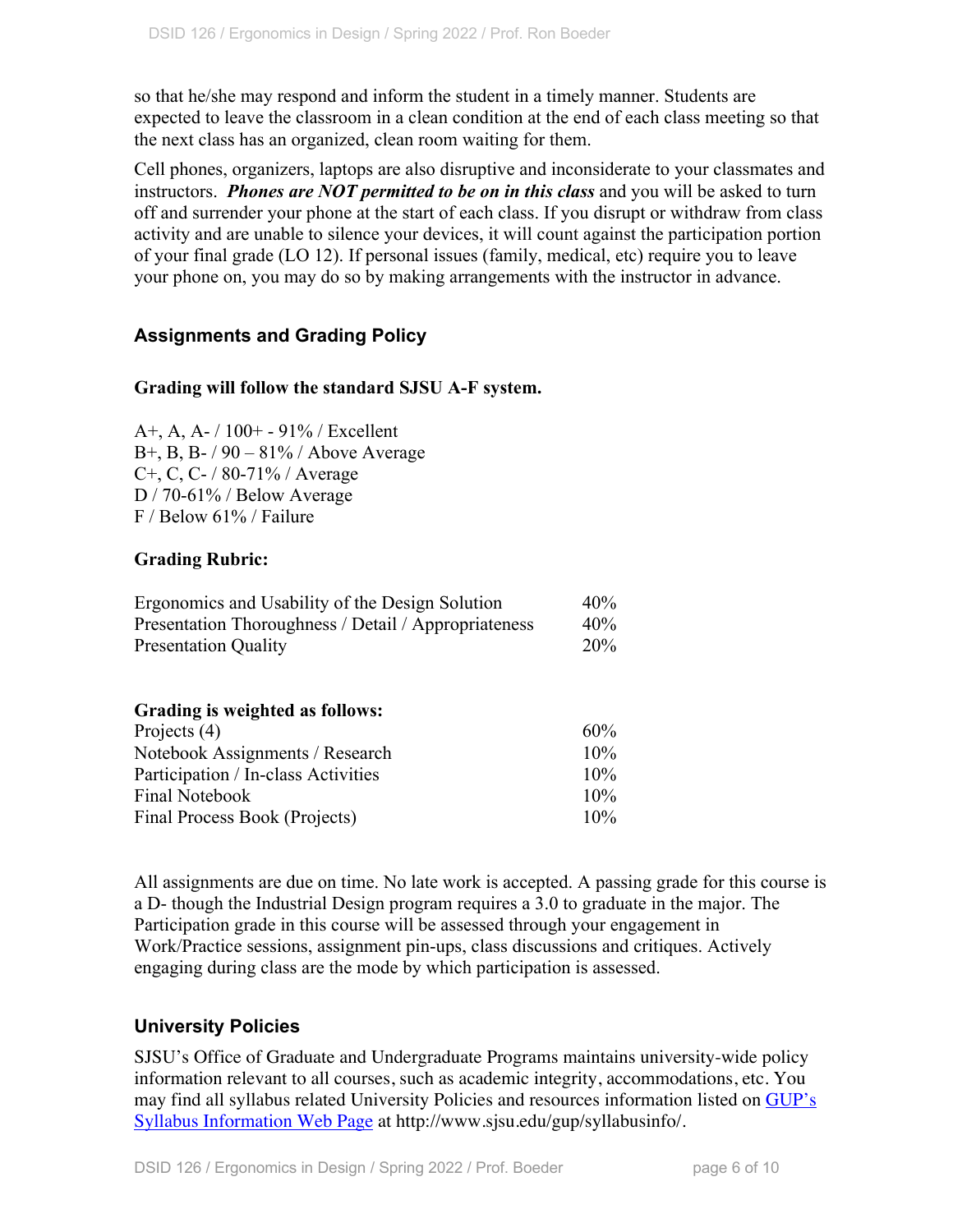# **Student Technology Resources**

It is a requirement for ID students to have their own computer with the required software (Adobe CS, Solidworks, MS Office), and it is highly recommended that by the time students pass DSID 123A that all BSID students have a large format printer (11"x17" or 13"x19"). Computer labs for student use are available in the Academic Success Center located on the 1<sup>st</sup> floor of Clark Hall. Computers are also available in the Martin Luther King Library. A wide variety of audio-visual equipment is available for student checkout from Media Services located in IRC 112. These items include digital and VHS camcorders, VHS and Beta video players, 16 mm, slide, overhead, DVD, CD, and audiotape players, sound systems, wireless microphones, projection screens and monitors. The ID Program will provide access to the large format printer for critiques and presentations. Students will be given a 8 linear foot allotment of paper for this course (enough for 1 draft and 1 final print). Any additional needs for printing can be accommodated by payment through the IDSA Student Chapter or going to Plotter Pros (http://www.plotterpros.net/index.shtml) in San Jose.

Adobe Creative Suite licenses have been available through the SJSU Adobe software program for faculty, staff, and students. Students can access Adobe Creative Suite 6 Design and Web Premium, and should be able to download it from http://its.sjsu.edu/services/adobe/. Adobe Creative Suite 6 Design and Web Premium includes: Photoshop CS6 Extended, Illustrator CS6, InDesign CS6, Dreamweaver CS6, Flash® Professional CS6, Fireworks® CS6, Acrobat® X Pro, Bridge CS6, Media Encoder CS6. Solidworks is also provided by SJSU for no cost to students. Please contact your advisor to get the downloading information.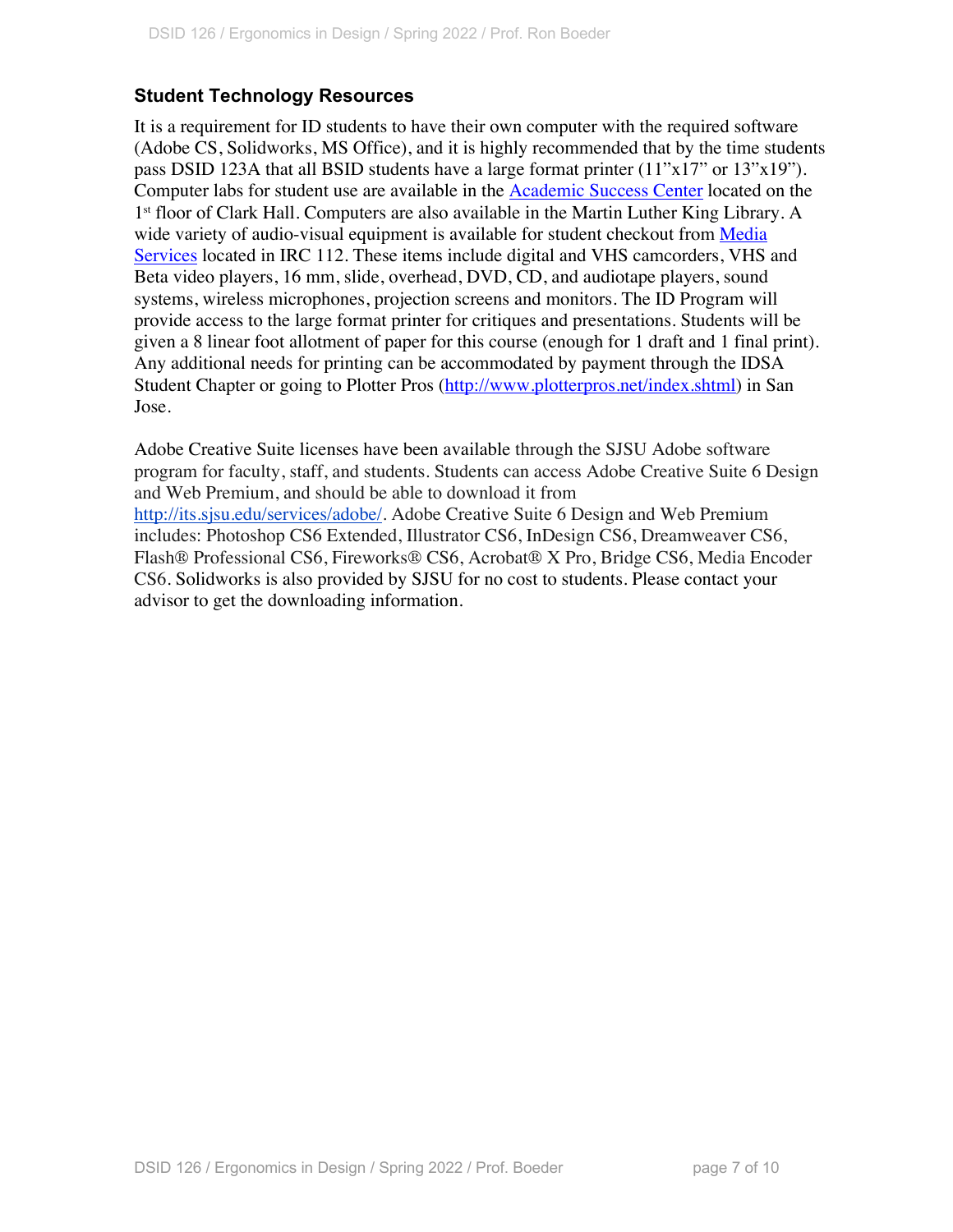# **DSID 126 / Ergonomics in Design, Section 01, Spring 2022, Course Schedule**

*Schedule is subject to change with fair notice (one week) in class or via notice on Canvas.* 

| Week | Date     | <b>Topics, Readings, Demos, Assignments, Deadlines</b>                                                                                                                                                                                                                                                                                                                                                         |
|------|----------|----------------------------------------------------------------------------------------------------------------------------------------------------------------------------------------------------------------------------------------------------------------------------------------------------------------------------------------------------------------------------------------------------------------|
|      | R 1/27   | • Lecture: Review of syllabus, course content, assignment structure,<br>course expectations, present project objectives and opportunities,<br>materials requirements. Define Ergonomics and Associated Terms.<br>• Assignment: A1 - Utility Knife Usage Storyboard<br>• Participation Assignment: Textbook and Materials Procurement<br>• Notebook Assignment: NA1 - Define Ergonomics and Associated<br>Terms |
|      | T2/1     | • Lecture: Design Thinking, and the Ergonomic Development Process<br>• Assignment: A2 - Market Survey, Defining, Describing Your Knife,<br>and Orthographic Views (Drawings or Photos)<br>• Notebook Assignment: NA2 - Define Design Thinking, User<br>Experience, and the Ergonomic Development Process                                                                                                       |
|      | $R$ 2/3  | • Assignment: A3 – Foam Mock-up of your Existing Knife<br>• Participation Assignment: Present Assignment Work in Progress, and                                                                                                                                                                                                                                                                                 |
| B    | T 2/8    | • Lecture: Anthropometry / Anthropometrics<br>• Assignment: A4 – Conduct Tests, Observations, and Interviews<br>• Notebook Assignment: NA3 - Define Anthropometry / Anthropometrics                                                                                                                                                                                                                            |
|      | $R$ 2/10 | • Assignment: $A5$ – Create Orthographic View Drawings for Five $(5)$<br>Utility Knife Designs (your own designs)<br>• Notebook Assignment:                                                                                                                                                                                                                                                                    |
| 4    | T2/15    | • Lecture: Fabricating a Blue Foam mock-up<br>• Assignment: $A6$ – Create Five (5) Mock-ups Using your Orthographic<br>View Drawings<br>• Notebook Assignment: NA4 – Describe the Process of Fabricating a<br>Blue Foam mock-up<br>• Assignment Due:                                                                                                                                                           |
|      | R2/17    | • Assignment: A7 – Test and Evaluate the Five Utility Knife Concepts<br>• Notebook Assignment:<br>• Assignment Due:                                                                                                                                                                                                                                                                                            |
|      | T2/22    | Ergonomic Design, Dimensions, and<br>• Lecture: Guidelines for the<br><b>Selection of Tools</b><br>• Assignment: A8 - Final Utility Knife Mock-up<br>• Notebook Assignment: NA5 – Describe the Guidelines for the<br>Ergonomic Design, Dimensions, and Selection of Tools                                                                                                                                      |
|      | R 2/24   | • Assignment: A9 – Final Design Concept Description<br>• Notebook Assignment: NA6 - Handle Design                                                                                                                                                                                                                                                                                                              |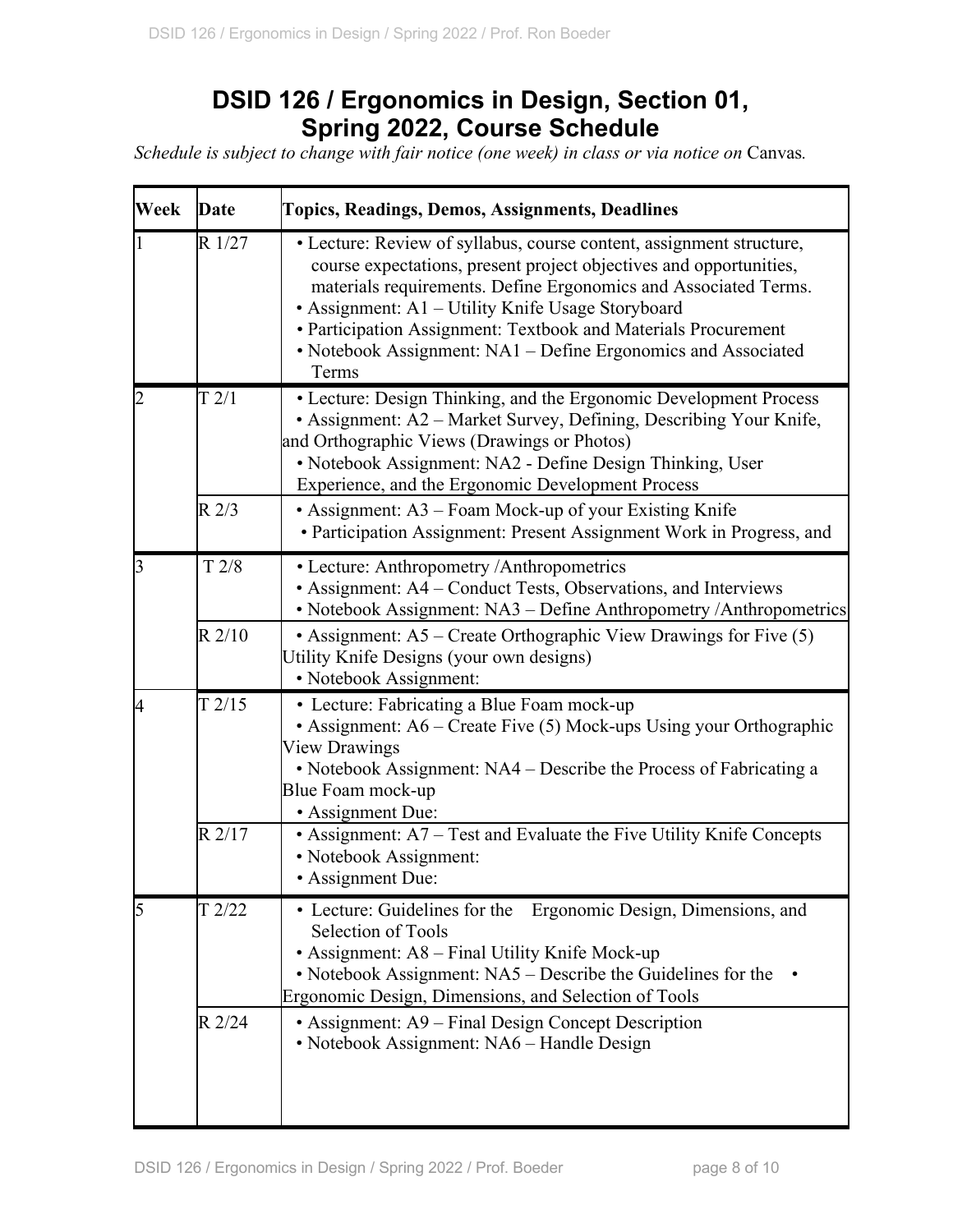| 6 | T3/1           | • Lecture: Control Selection and Design Considerations<br>• Assignment: A10 – Final Project/Process Book for Ergonomic Tool<br>Design – Utility Knife<br>• NA7 – Control Selection and Design Considerations                                                       |
|---|----------------|--------------------------------------------------------------------------------------------------------------------------------------------------------------------------------------------------------------------------------------------------------------------|
|   | $R\frac{3}{3}$ | • Assignment: $A11$ – Evaluating an Existing Product – Document all the<br>Functions of your Reference Remote Control                                                                                                                                              |
|   | T3/8           | • Lecture: Key Considerations in the Design of Remote Controls<br>• Assignment: A12 – Design an Ergonomic Remote Control / Big<br>Control Panel<br>• Notebook Assignment: NA8 – Summarize the Key Considerations in<br>the Design of Remote Controls               |
|   | R3/10          | • Assignment: A13 - Remote Control Empathy Experiments; Experience<br>and observation<br>• Notebook Assignment: NA9 – Summarize App and GUI Design                                                                                                                 |
| 8 | T3/15          | • Lecture: Wireframing Process for a Mobile App<br>• Assignment: A14 - Remote Control Concept Sketches<br>· Notebook Assignment: NA12 - Describe Adobe XD Software<br>Wireframing and Testing                                                                      |
|   | R 3/17         | • Assignment: A15 – Revised / Refined Concepts<br>• Lecture: Wireframing Process for a Mobile App<br>• Notebook Assignment: NA10 - Describe the Wireframing Process for a<br>Mobile App                                                                            |
| 9 | T3/22          | • Assignment: A16 – Remote Control Base Mock-up, and 2D+ Control<br>Panel Variation Mock-ups, A17 – Remote Control Concepts: Test,<br>Observe, Interview<br>• Lecture: Heuristics in App Design<br>• Notebook Assignment: NA11 – Describe Heuristics in App Design |
|   | R 3/24         | • A18 – Final Remote Control Designs (2)<br>• Lecture: Heuristics in App Design<br>• Assignment: NA11 – Describe Heuristics in App Design                                                                                                                          |

| 10 No T 3/29  |           | • No Class Spring Break |
|---------------|-----------|-------------------------|
| Class         |           |                         |
| <b>Spring</b> |           |                         |
| <b>Break</b>  |           |                         |
| No            | $R\,3/31$ | • No Class Spring Break |
|               |           |                         |
| Class         |           |                         |
| <b>Spring</b> |           |                         |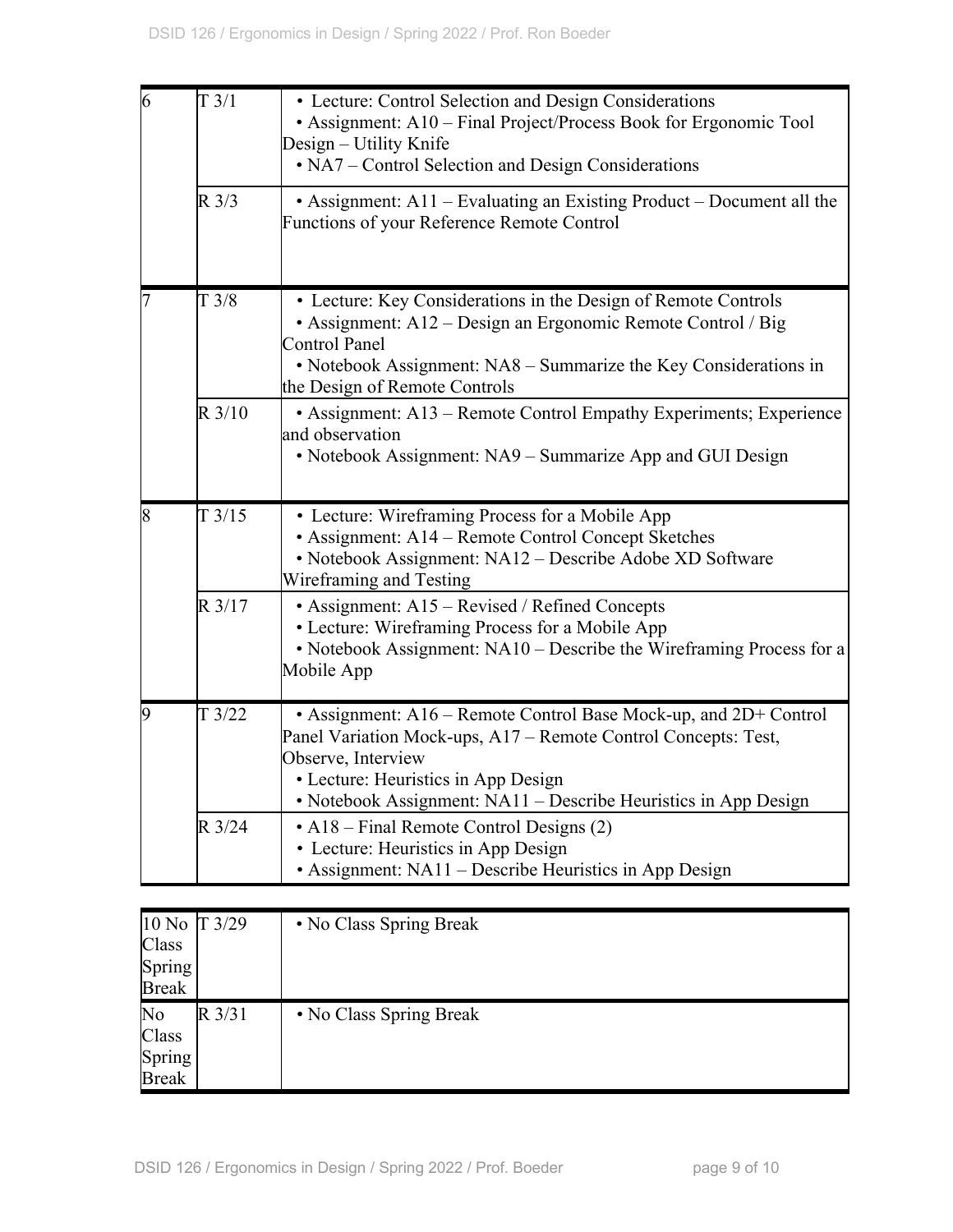| 11 | T4/5     | • Lecture: Describe Adobe XD Software Wireframing and Testing              |
|----|----------|----------------------------------------------------------------------------|
|    |          | Assignment: $A19$ – Final Project/Process Book for Controls Design –       |
|    |          | <b>Remote Control</b>                                                      |
|    |          | • Notebook Assignment: NA12 - Describe Adobe XD Software                   |
|    |          | Wireframing and Testing                                                    |
|    | R 4/7    | • Assignment: A20 – Preliminary Existing Wireframe for Mobile Banking      |
|    |          | App                                                                        |
| 12 | T4/12    | • Lecture: Ergonomic Issues and Considerations Related to Self-Service     |
|    |          | Kiosk Design                                                               |
|    |          | • Assignment: A21 – Preliminary Existing Payment App Wireframe             |
|    |          | • Notebook Assignment: NA13 – Describe the Ergonomic Issues and            |
|    |          | Considerations Related to Self-Service Kiosk Design                        |
|    | $R$ 4/14 | • Assignment: A21 – Preliminary Existing Payment App Wireframe             |
|    |          |                                                                            |
|    |          |                                                                            |
| 13 | T4/19    | • Lecture: Ergonomic Design for Persons with Disabilities                  |
|    |          | • Assignment: A22 – Final Mobile Banking App Wireframe (Existing App)      |
|    |          | • Notebook Assignment: NA14 – Ergonomic Design for Persons with            |
|    |          | <b>Disabilities</b>                                                        |
|    | R 4/21   | • Assignment: $A22$ – Final Mobile Banking App Wireframe (Existing App)    |
|    |          |                                                                            |
| 14 | T4/26    | • Lecture: Visual Displays, Labels, and Legends                            |
|    |          | • Assignment: A23 – Wireframe of YOUR Mobile App Concepts                  |
|    |          | Combining Traditional Banking with Peer-to-Peer Payment                    |
|    |          | • Notebook Assignment: NA15 – Visual Displays, Labels, and Legends         |
|    |          | • Assignment Due:                                                          |
|    | R 4/28   | • Assignment: $A24$ – Describe how you will address each of the Heuristics |
|    |          | for your Mobile App                                                        |
|    |          |                                                                            |
| 15 | T 5/3    | • Lecture: Fabricating Large Mock-ups                                      |
|    |          | • Assignment: A25 – Final Wireframe, Graphic Design and Heuristics         |
|    |          | for Your Mobile App                                                        |
|    |          | • Participation Assignment: NA16 - Fabricating Large Mock-ups              |
|    |          |                                                                            |
|    |          |                                                                            |
|    |          |                                                                            |
|    | $R$ 5/5  | • Assignment: A26 – Mobile App Test, Observe, Interview – Please           |
|    |          | Read Adobe XD Option, A27 - Mobile App UI/UX Final Process Book            |
|    |          | • Participation Assignment:                                                |
|    |          | • Notebook Assignment:                                                     |
|    |          | • Assignment Due:                                                          |
| 16 | $T$ 5/10 | • Lecture: None                                                            |
|    | R 5/12   | • Assignment: A28 – ATM Ergonomic Research and Observation                 |
|    |          | · Final Notebook, Final Process Book, Final Project Book                   |
|    |          | • Participation Assignment: None                                           |